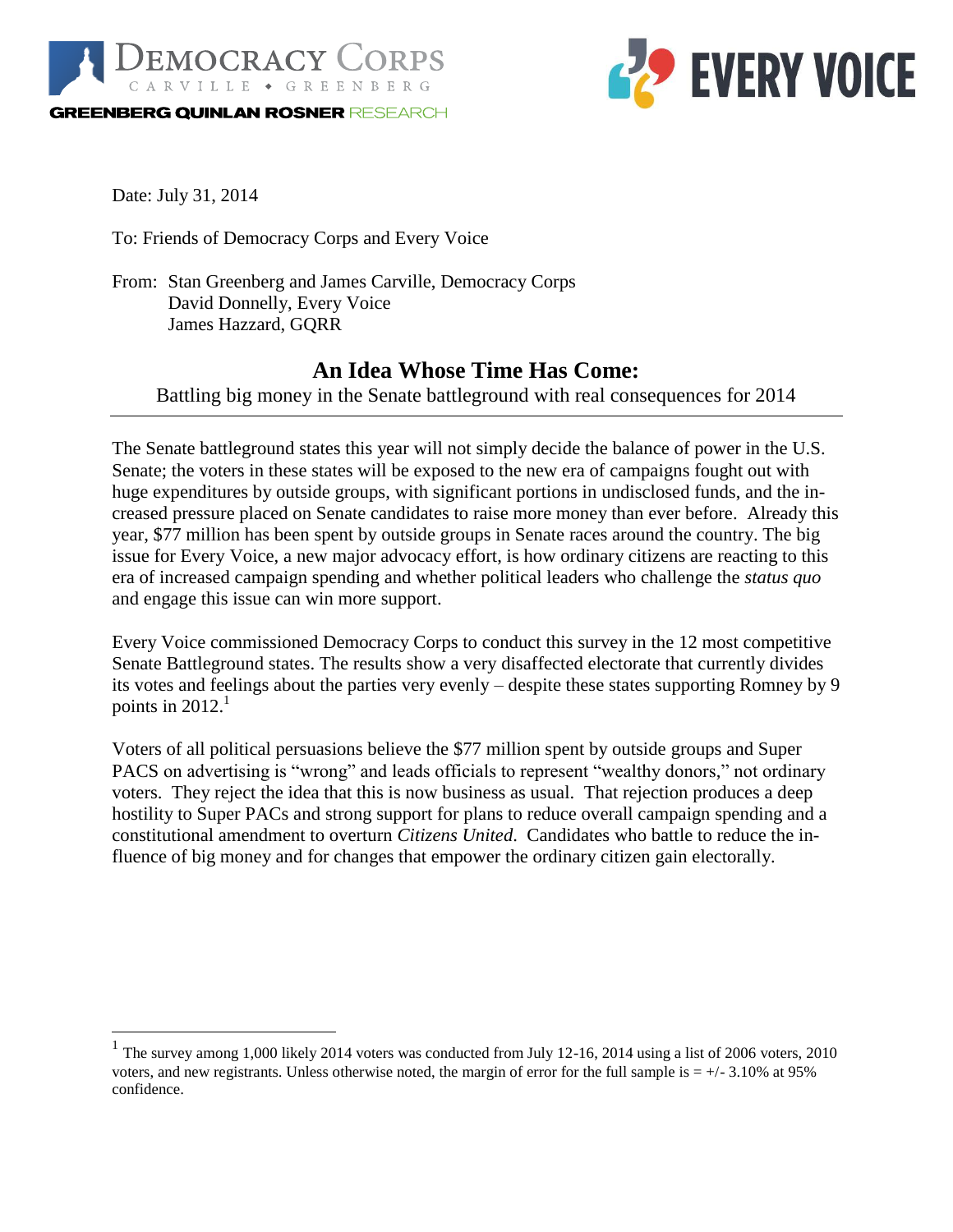

In a simulated debate on the Constitutional amendment and a small donor public financing program with arguments on both sides attributed to the actual candidates, the pro-reform candidate gains a net five points, with the gains concentrated among swing center-right groups. Clearly, the debate around these issues puts Republicans – who have largely opposed the measures – squarely on the wrong side of public opinion. In fact, the Republican Party establishment's current positions on numerous campaign finance issues represent a vulnerability – at a time of deep disaffection with Washington and both parties.

When combined with a strong populist economic message, which we detailed in a previous release,<sup>2</sup> inserting the money in politics narrative has the potential to significantly improve the electoral fortunes of Democratic candidates in the Senate battleground, if they seize the reform mantle.

## **Key findings:**

 $\overline{a}$ 

- There is an intensely Anti-Washington mood in the Senate battleground.
- Voters are strongly negative towards Super PACs and believe spending in politics this year is worse than in the past and is very corrupting.

 $2 \text{ http://www.democracycorps.com/Battleground-Surveys/economic-agenda-for-world's-working-women-and-men-the-}$ difference-in-the-senate-battleground/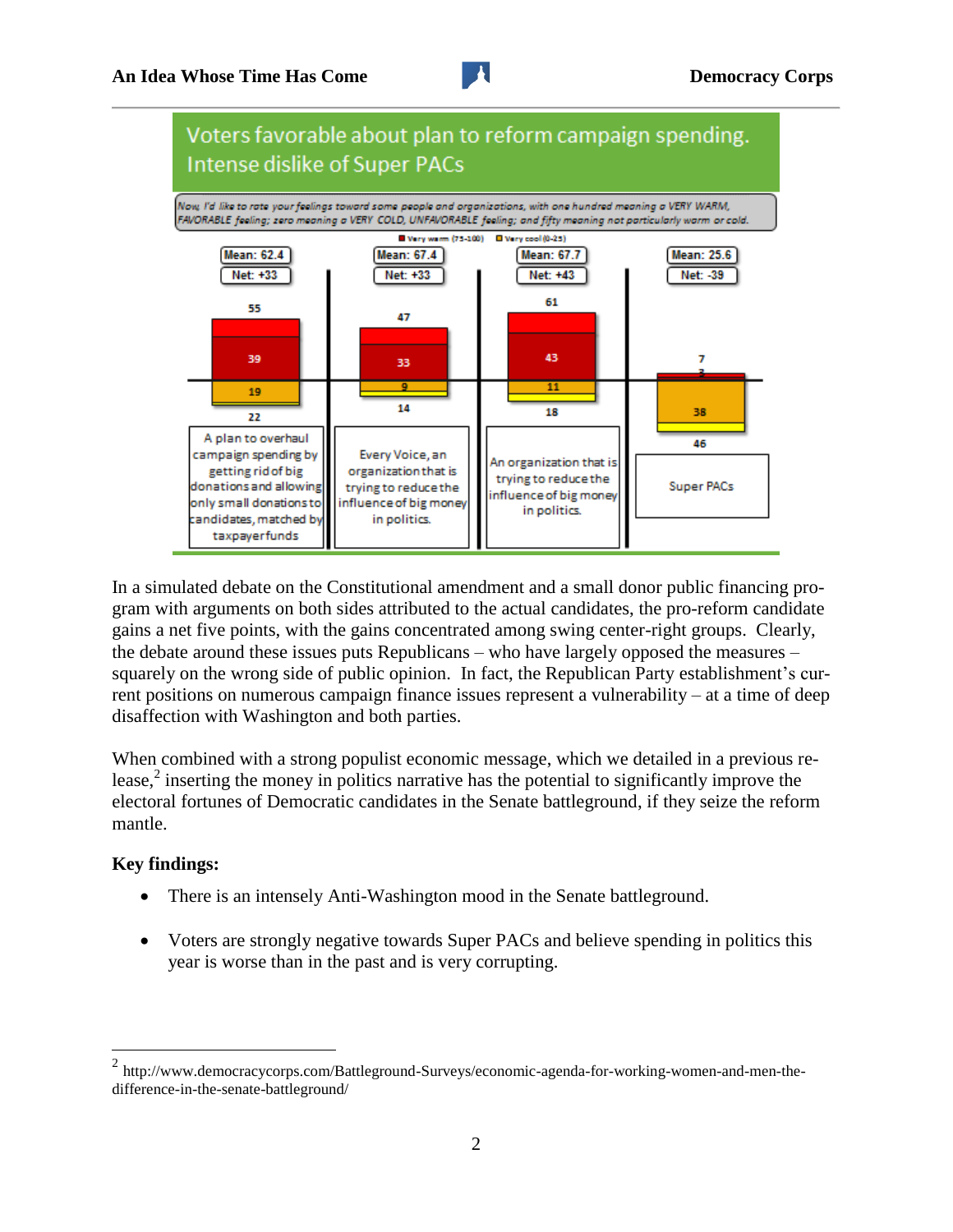$\overline{a}$ 



- There is overwhelming cross-partisan support of a Constitutional amendment to overturn *Citizens United* that can translate into added support for Democratic candidates who support the amendment and damage Republicans who oppose it.
- Importantly, there is more than two-to-one support for a plan to provide limited public matching funds for small donations to candidates who reject big donations. Support holds steady after balanced debate on the proposal even in the face of accusations that supporters favor wasting tax dollars on a "welfare for politicians" scheme.
- Republican candidates supporting the RNC lawsuit to eliminate individual contribution limits put themselves in danger of losing support.
- Engaging in a debate about money in politics, when it includes both a push to overturn *Citizens United* and the matching funds campaign finance proposal, moves the Senate vote a net 5 points towards Democrats.

## **The context: A split Senate vote and intensely anti-Washington mood**

The Senate battleground starts as a very tight race: the 46-44 percent lead for the Republican candidates is within the margin of error and unchanged from an NPR survey conducted by Greenberg Quinlan Rosner and Resurgent Republican in early June.<sup>3</sup>

Perhaps more important, 70 percent of voters now say the country is off on the wrong track while just 24 percent say it is headed in the right direction. And voters in this Republican-leaning battleground (it voted for Romney by an average of 9 points in 2012) have dismal views of both parties and of both parties' Senate leaders.

Right now, Democratic candidates are struggling with their base: unmarried women and younger voters are surprisingly competitive, even when accounting for the Republican tilt to these states. But, as we detailed in a report last week, an economic message centered around helping working women and men moves the vote from a 2-point disadvantage for Democrats into a dead-tie. But these small gains mask important, larger movement among some key groups. At the heart of this shift are unmarried women, whose margin jumps from 11 to 20 points, matching the 2010 national margin (but still below 2012). By the end of the messaging, Democrats and Republicans have solid bases and are tied across the battleground, including the open-seats where Democrats start at a disadvantage.

But voters, including independents and swing voters, are ready to hear something more.

 $3$  The survey among 1,000 randomly dialed voters was conducted from June 6-11, 2014. Unless otherwise noted, the margin of error for the full sample is  $= +/-3.10\%$  at 95% confidence.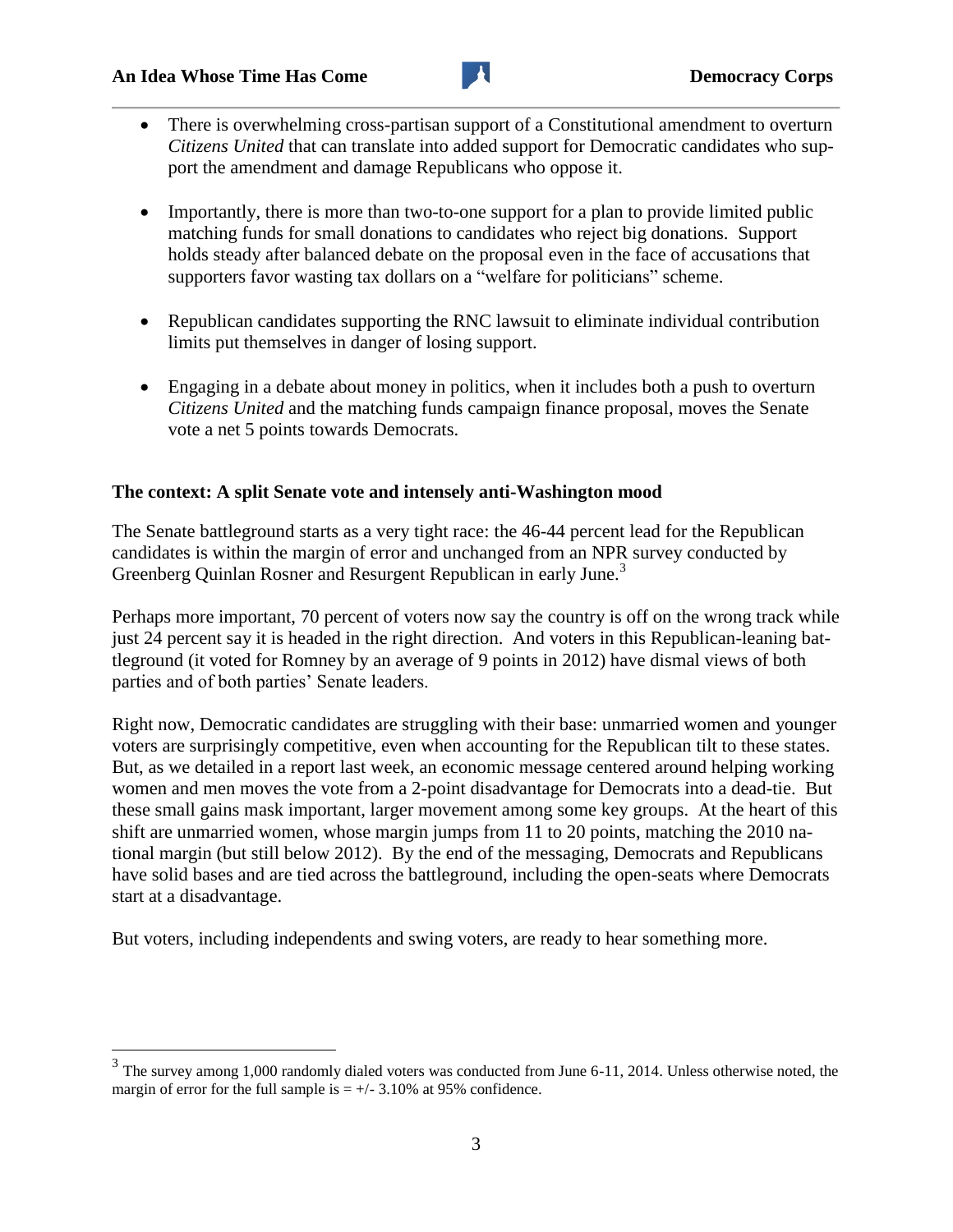

## **Voters in the cross hairs are deeply unhappy with big money's new role**

Voters across the political spectrum do not view the status quo in campaign spending as acceptable or business as usual and seem ready to reward leaders who take on the fight.

By a 65-30 percent majority, voters in the Senate battleground believe that the current system is wrong and leads to our elected officials representing the will of wealthy donors who finance Super PACs, while rejecting the argument that all of this spending is nothing new. Business as usual is not a valid excuse.



As we have been reporting for years, voters are deeply unhappy with money in politics: The recent *Citizens United* and *McCutcheon* rulings certainly do not help. Super PACs are detested, with a seven to one negative to positive favorability ratio. Meanwhile, a plan to overhaul campaign spending by getting rid of big donations and an organization that is dedicated to reducing the influence of money in politics both get overwhelmingly positive responses across party lines.

Not surprisingly, Republican efforts to defend big money are an increasing liability. The Republican National Committee's current effort to remove caps on the amount individual donors can give to political parties make two and half times as many voters less likely to vote for a candidate who supports these efforts (34 percent) rather than more likely (13 percent). This includes an 18-point difference among independents and a 33-point difference among millennials.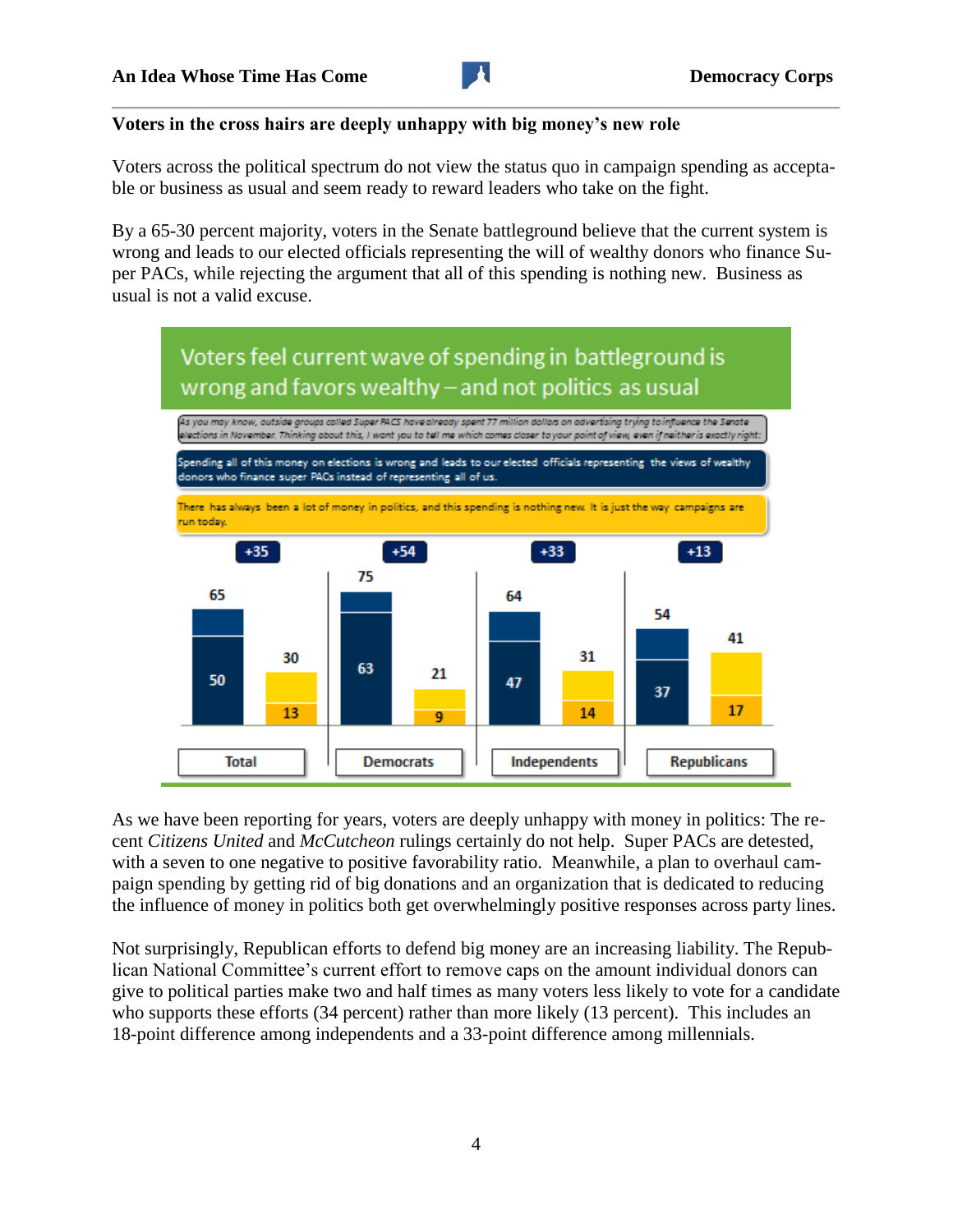

#### **A Constitutional amendment to overturn** *Citizens United*

With such a fertile setting, support for reform grows easily. One option we tested is a Constitutional Amendment to overturn the *Citizens United* ruling. Voters support such an amendment by an overwhelming 73 to 24 percent margin, including majorities in even the reddest states. This includes a 56-point advantage among independents and a 26-point margin among Republicans. Support was equal across states that voted for Obama and for Romney in 2012. This is broad and deep support on a controversial issue, the kind that we rarely see in our hyper-partisan climate.



Democratic candidates can gain from supporting this amendment. A 48-11 percent plurality of voters says they are more likely to support the named Democratic candidate after hearing an argument for the proposal. This represents broad support, as the number actually increases among voters under 50 to a 41-point gap and among independents to 42 points.

Meanwhile, arguments that highlight Republican opposition to the amendment and their support of big, secret money, prove potent. Two-thirds of battleground voters have serious doubts about Republicans after hearing they support *Citizens United*. In open-seats, this number rises to 72 percent, while strong majorities of independents, men, women, and voters of every age now share doubts about Republicans by simply restating one of their fundamental positions. Even a majority of Republican voters have serious doubts after hearing about their candidate's support for the *Citizens United* decision.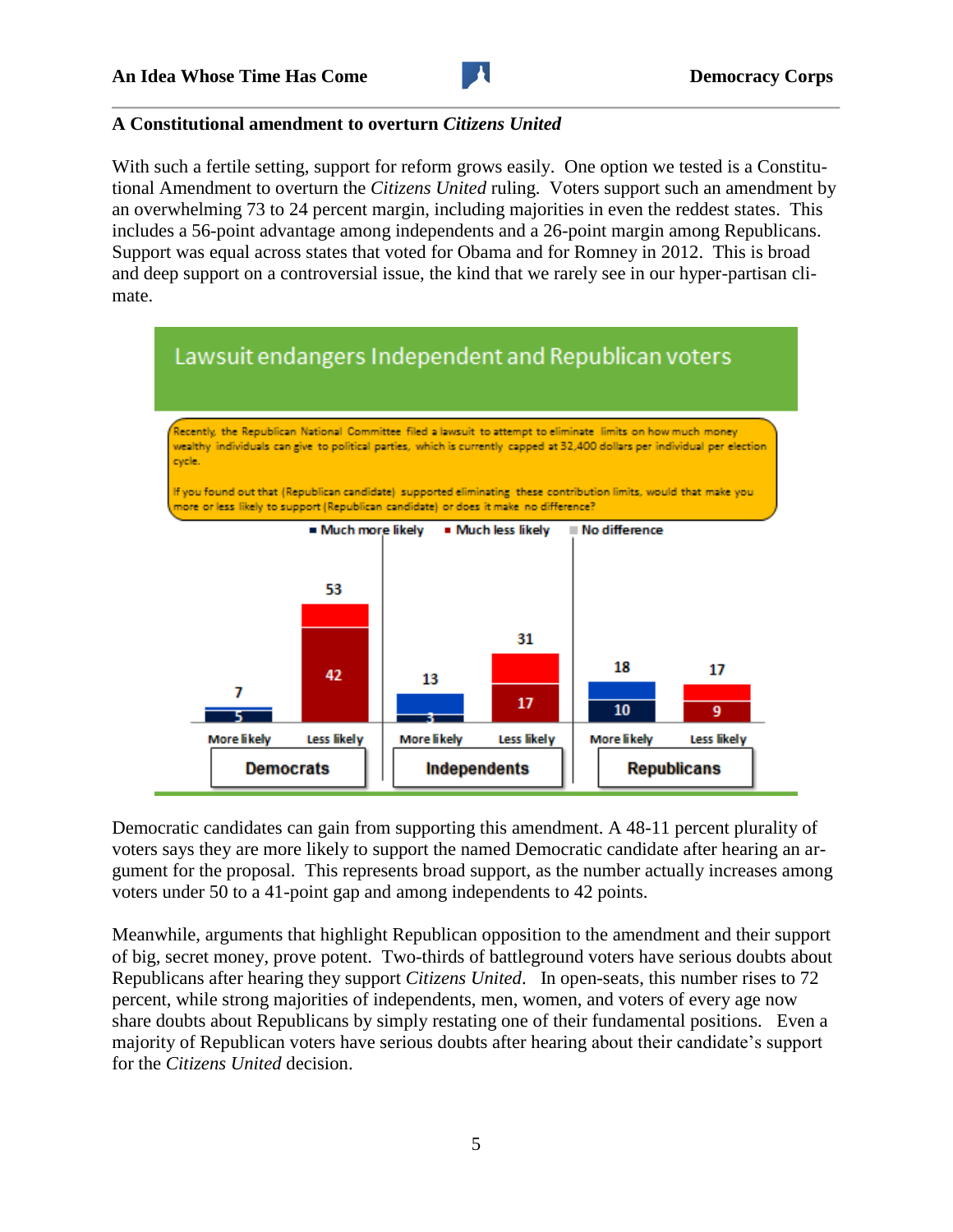Connecting policy positions, like tax breaks for the wealthy and cuts to Medicare, to the billionaires funding outside campaigns is similarly effective. Again, majorities across ideology, geography, gender, and age agree with the basic premise that this election is being bought by billionaires, and that Republicans are the ones doing the selling.



These are not new ideas: the connections between politicians and big money, ranging from the Koch brothers to oil companies to big banks, have been major talking points in the political debate for years. But showing that the system is rigged – and, importantly, offering a clear reform alternative – provides a powerful way to make this a pivotal issue in November. All pro-reform Democrats have to do is use it.

# **A proposal for public funding**

Just as important, voters strongly support a plan to limit the influence of money in politics by providing public matching funds for small donations to candidates who swear off large donations (by a 66 to 27 percent margin). While we may start to sound like a broken record, the support for this proposal extends across the electorate. Strong majorities of not just independents (63 percent), but even Republicans (58 percent) support this proposal, while key swing groups like millennials and undecided Senate voters are even more supportive.

Presented with competing statements that represent both sides of the argument on this proposal, 59 percent side with proponents of the proposal, including (again) a majority of Republicans and independents. We've already shown that voters are disgusted with Super PACs and that even the briefest description of reform gains strong majority support. Now we have real numbers show-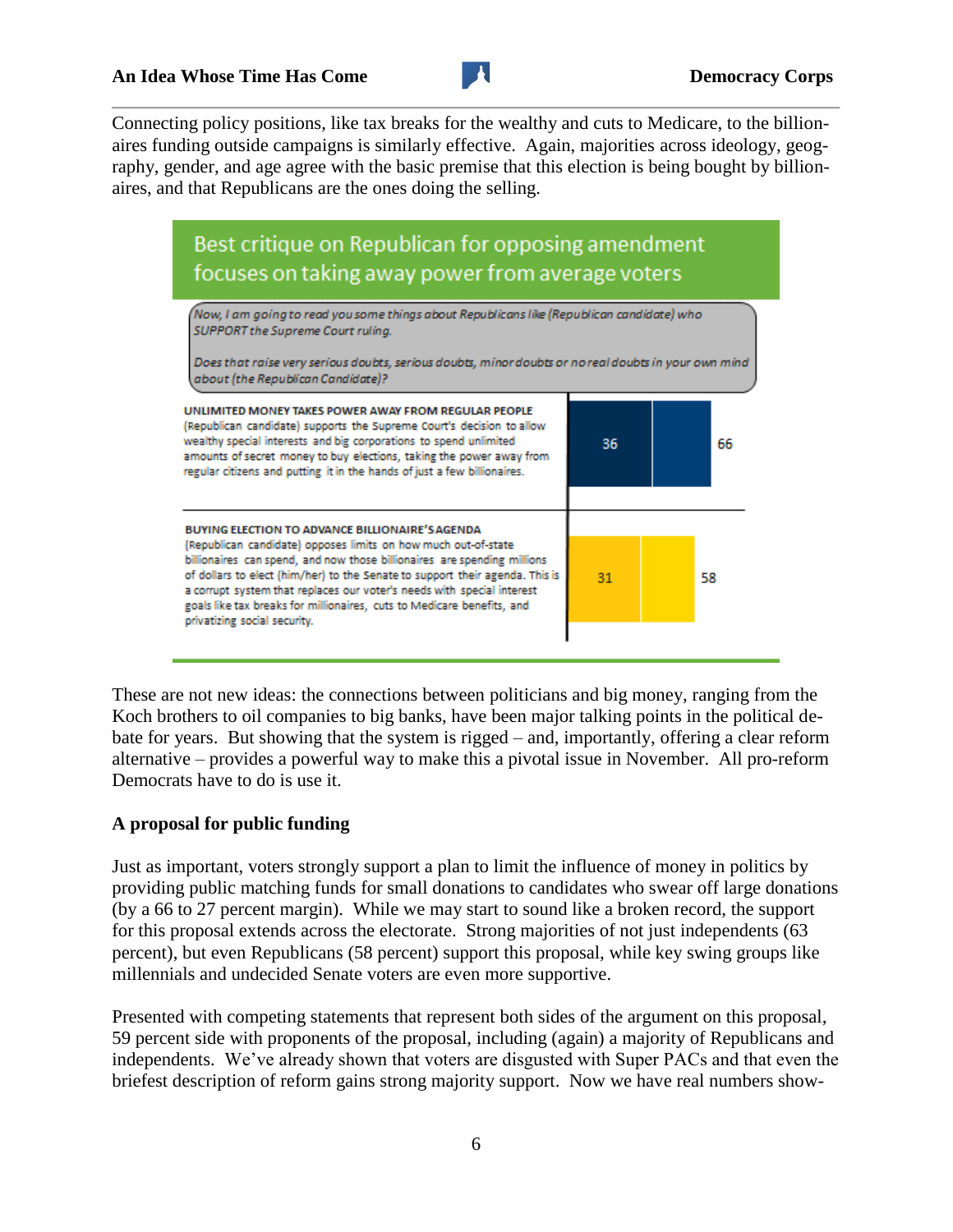

ing real support for a system of campaign finance that dramatically redefines how our elections would work – and root-and-branch reform is what people want.

# **Electoral impact of the debate**

Perhaps most important, the simulated debate moves the vote further towards the Democrats overall, but the impact is magnified when the Constitutional amendment on *Citizens United* enters the discussion. Voters, in a split-sample exercise, that heard messages about both the public financing and *Citizens United* (only half the sample hear the *Citizens United portion)* moved a net 5 points more (on top of the 2-point movement from economic messaging), resulting in a 7 point lead for Democrats – a net 9-point reversal from the 2-point deficit they began the survey with.



This movement is not the same as what we saw in the economic messaging; while that messaging shored up the Democratic base, this messaging reaches out to critical swing electoral groups. Independent women, voters in open senate seats, voters under 50, and liberal or moderate Republicans all moved by at least 8 points towards the Democratic candidates while a majority of voters that heard the *Citizens United* debate now support the Democratic candidate.

There is real power in the populist, economic message for working women and men – but a populist attack on the role of big money and embrace of reforms to make government respond to the ordinary citizen goes a critical step further.